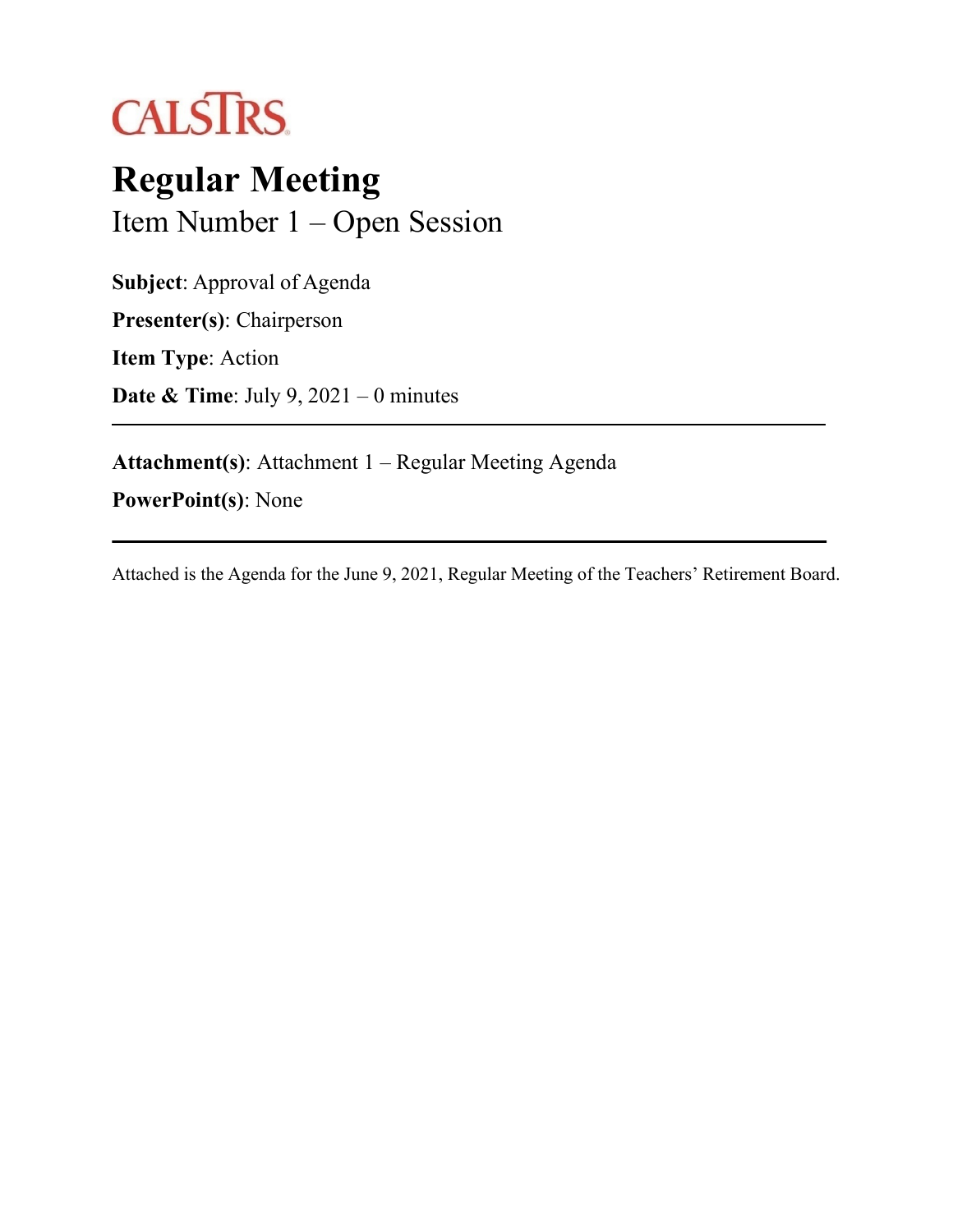Attachment 1 Regular Meeting – Item 1 July 9, 2021 Page 1



# Regular Meeting Agenda

Teachers' Retirement Board

|                     | July 9, 2021<br>10:00 a.m.<br>Or Upon the Adjournment of the Audits and Risk Management Committee                                                                                              |                            |            |  |  |  |  |
|---------------------|------------------------------------------------------------------------------------------------------------------------------------------------------------------------------------------------|----------------------------|------------|--|--|--|--|
|                     |                                                                                                                                                                                                |                            |            |  |  |  |  |
|                     | Web Conference                                                                                                                                                                                 |                            |            |  |  |  |  |
| <b>Open Session</b> |                                                                                                                                                                                                |                            |            |  |  |  |  |
| #                   | Agenda Items                                                                                                                                                                                   | Presenters                 | Time       |  |  |  |  |
|                     | Call to Order and Roll Call                                                                                                                                                                    |                            |            |  |  |  |  |
|                     | <b>Action Items</b>                                                                                                                                                                            |                            |            |  |  |  |  |
|                     | There will be a public comment period at the end of each agenda item. The<br>time allotment and other terms are subject to change and are at the<br>discretion of the Committee Chair.         |                            |            |  |  |  |  |
| 1.                  | Approval of Agenda                                                                                                                                                                             | Chairperson                |            |  |  |  |  |
| 2.                  | Proposed Fiscal Year 2021-22 Board/Committee<br>Meeting Work Plan                                                                                                                              | Chairperson                | $15$ mins. |  |  |  |  |
|                     | <b>Information Items</b>                                                                                                                                                                       |                            |            |  |  |  |  |
| 3.                  | CalSTRS Annual Business Plan for 2021-22                                                                                                                                                       | Cassandra Lichnock         | $15$ mins. |  |  |  |  |
| 4.                  | State and Federal Legislation                                                                                                                                                                  | Joycelyn Martinez-<br>Wade | $15$ mins. |  |  |  |  |
| 5.                  | Pension Solution Project Update                                                                                                                                                                | <b>Prashant Mittal</b>     | $15$ mins. |  |  |  |  |
| 6.                  | <b>Chief Executive Officer Report</b>                                                                                                                                                          | Cassandra Lichnock         | $15$ mins. |  |  |  |  |
|                     | <b>Consent Agenda – Action</b>                                                                                                                                                                 |                            |            |  |  |  |  |
| 7.                  | * Committee Reports<br>a.<br>1) Investment Committee<br>2) Appeals Committee<br>3) Audits and Risk Management Committee<br>4) Benefits and Services Committee<br>5) Board Governance Committee | Chairperson                |            |  |  |  |  |

6) Compensation Committee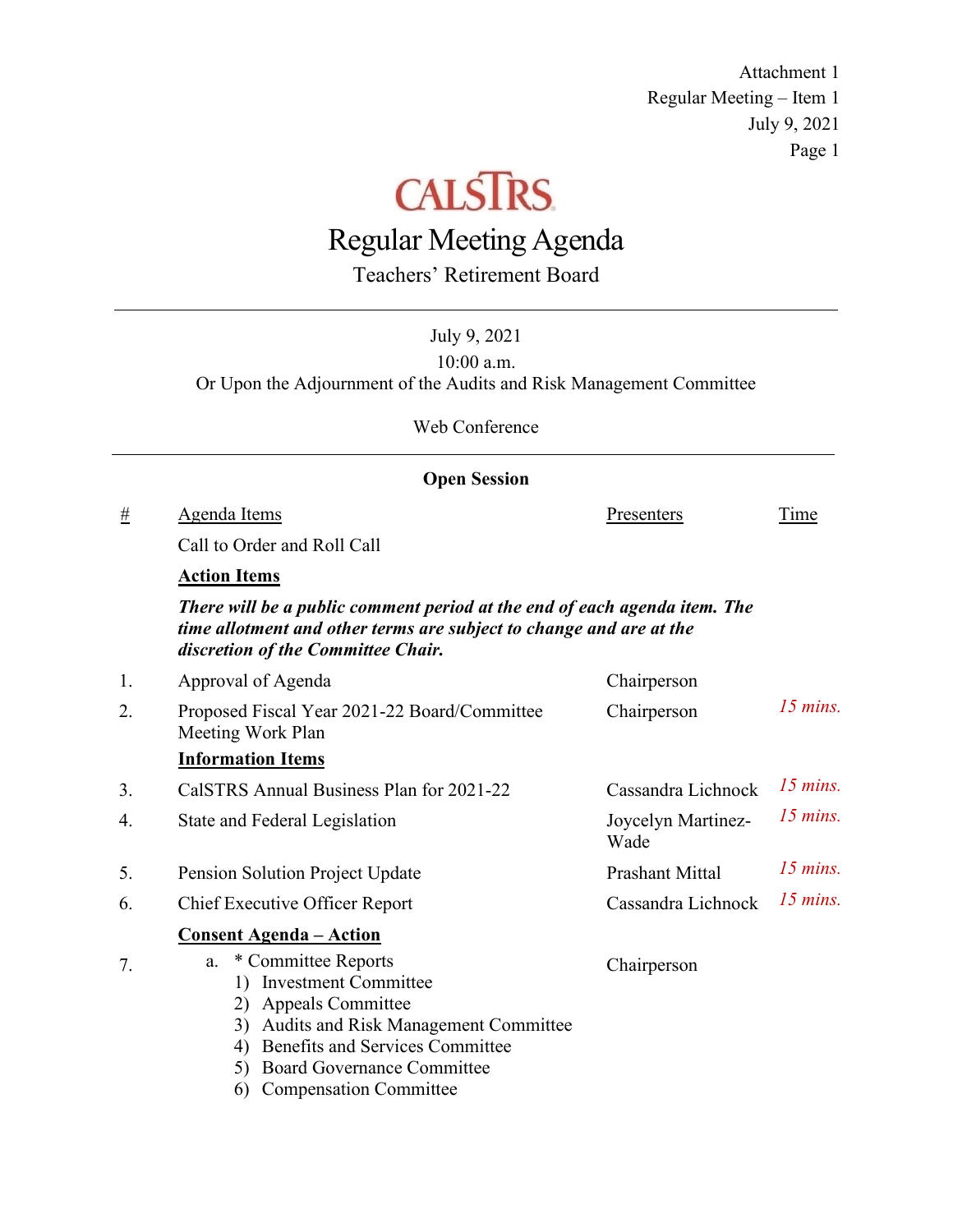|              |                                                |                                                                             | Attachment 1             |            |  |
|--------------|------------------------------------------------|-----------------------------------------------------------------------------|--------------------------|------------|--|
|              |                                                |                                                                             | Regular Meeting – Item 1 |            |  |
|              |                                                |                                                                             | July 9, 2021             |            |  |
|              |                                                |                                                                             |                          | Page 2     |  |
| #            |                                                | <b>Agenda</b> Items                                                         | <u>Presenters</u>        | Time       |  |
|              |                                                | b. Approval of Minutes of the June 9, 2021,<br>Regular Meeting Open Session |                          |            |  |
|              |                                                | c. Board Member Education                                                   |                          |            |  |
|              | d.                                             | <b>Contracts Requiring Board Approval</b>                                   |                          |            |  |
|              |                                                | e. Review of CEO Delegation                                                 |                          |            |  |
|              | f.                                             | Review of Board Officer and Committee<br>Delegation                         |                          |            |  |
|              |                                                | <b>Information Items</b>                                                    |                          |            |  |
| 8.<br>∗      | Items Referred by Committee for Board Decision |                                                                             | Chairperson              |            |  |
| 9.<br>$\ast$ | New Business / Review of Information Requests  |                                                                             | Chairperson              |            |  |
| 10.          | Draft Agenda for Next Meeting                  |                                                                             | Chairperson              |            |  |
| $11.*$       |                                                | Opportunity for Statements from the Public                                  | Chairperson              | $10$ mins. |  |

#### **Closed Session**

## 1:30 p.m.

Or Upon the Adjournment of the Regular Meeting Open Session

| $\pm$  | Agenda Items                                                                                                    | Presenters                  | Time                 |
|--------|-----------------------------------------------------------------------------------------------------------------|-----------------------------|----------------------|
|        | <b>Action Item</b>                                                                                              |                             |                      |
| 12.    | Evaluation of CIO Base Salary Adjustment (Gov. Code, Chairperson<br>sec. 11126(a), (b), (g)(1))                 |                             | $5 \, mins.$         |
| 13.    | Setting of CEO Performance Targets for the 2021-22<br>Performance Year (Gov. Code, sec. 11126(a), (b), (g))     | Chairperson                 | $15 \, \text{mins.}$ |
|        | <b>Consent Agenda - Action</b>                                                                                  |                             |                      |
| 14.    | Approval of Minutes of the June 9, 2021, Regular<br>Meeting – Closed Session (Gov. Code, sec. 11126)            | Chairperson                 |                      |
|        | <b>Consent Agenda - Information</b>                                                                             |                             |                      |
| $15.*$ | Committee Reports (Gov. Code, Sec. 11126)<br><b>Investment Committee</b><br>$a_{-}$<br>b. Appeals Committee     | Chairperson                 |                      |
|        | <b>Information Items</b>                                                                                        |                             |                      |
| 16.    | Chief Executive Officer Briefing on Performance and<br>Personnel Issues (Gov. Code, sec. $11126(a)$ , (b), (g)) | Cassandra Lichnock 45 mins. |                      |